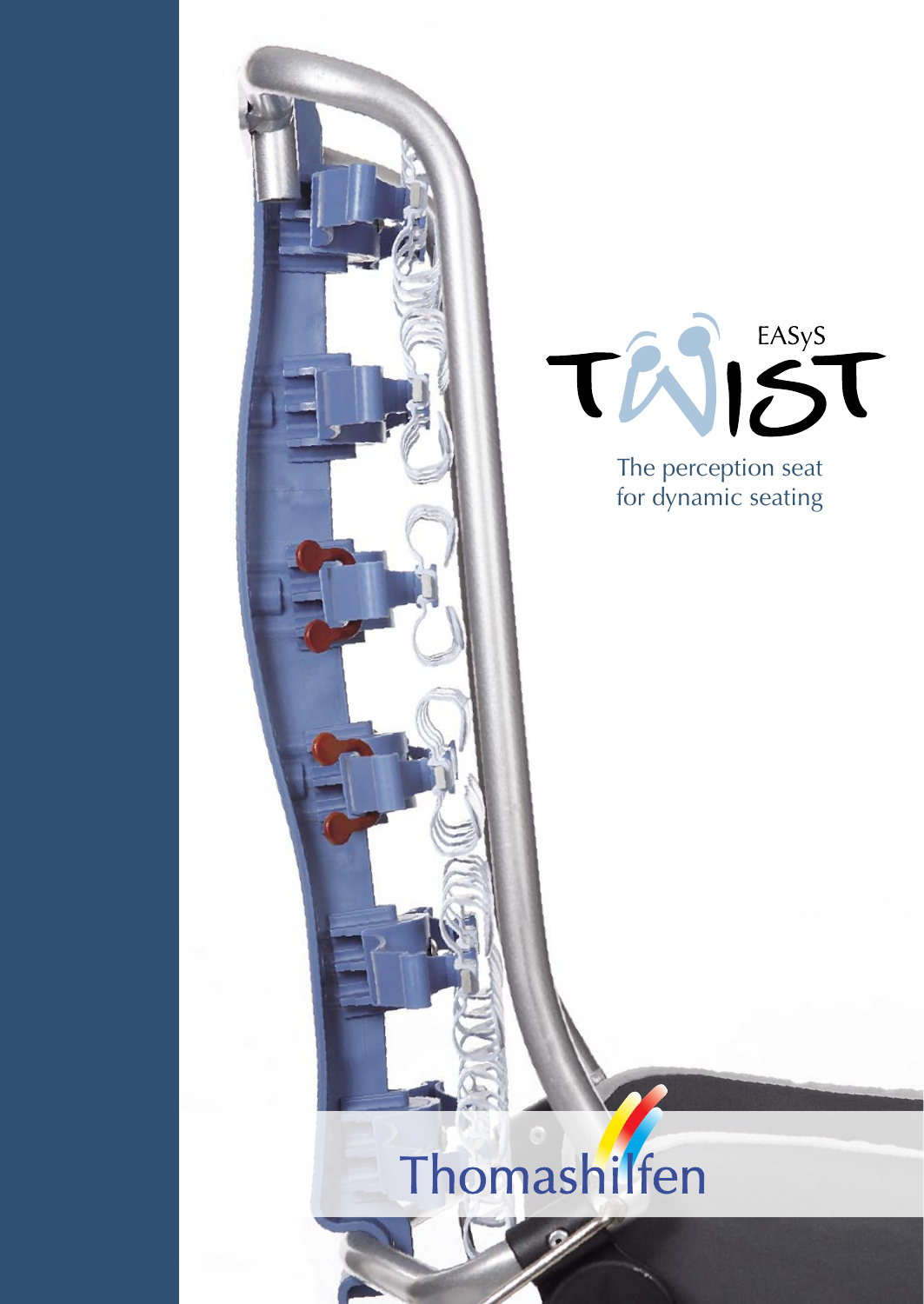# TWIST EASyS elements



**Back column**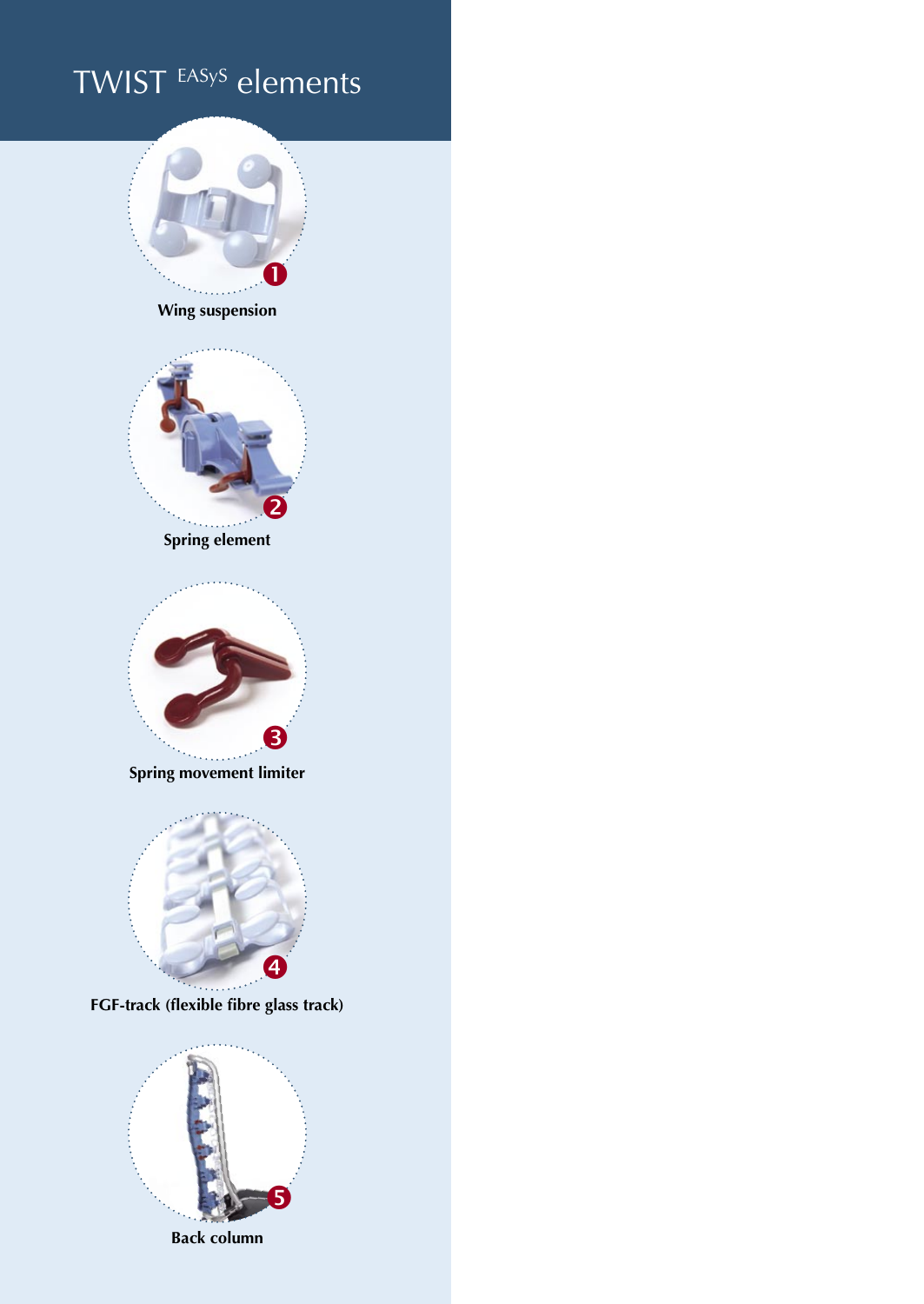



#### **Wing suspension**

Flexible wing suspensions adapt to the body contour and absorb the slightest moving impulses of the body to emit them after as sensory stimulus. Each wing suspension can be moved or taken out to ensure an individual adjustment.

#### **Spring element**

The moveable spring elements offer diverse movement to the child but always gently guide it back into the starting position. The single spring elements can be adjusted by 2 cm / 0.79" in depth and can also be tilted. This enables an individual setting for the iliac crest straightening or lumbar support.





#### **Spring movement limiter**

The red spring movement limiters are located inside the spring element. They enable the restriction of FGF-track travel. Less movement also means less stimulation, which can be important for children that are very sensitive to sensory stimulation. They can be fitted into each spring element as to requirement of the individual child.

#### **FGF-track (Flexible fibre glass track)**

The tracks are manufactured in a material free from fatigue in an innovative glass fibre technology process. Next to a long service life they also offer an optimum of sitting comfort, which has a direct impact on the cognition process of the child.



# $\bullet$

#### **Back column**

The back column carries the spring elements and is responsible for the stability of the system.

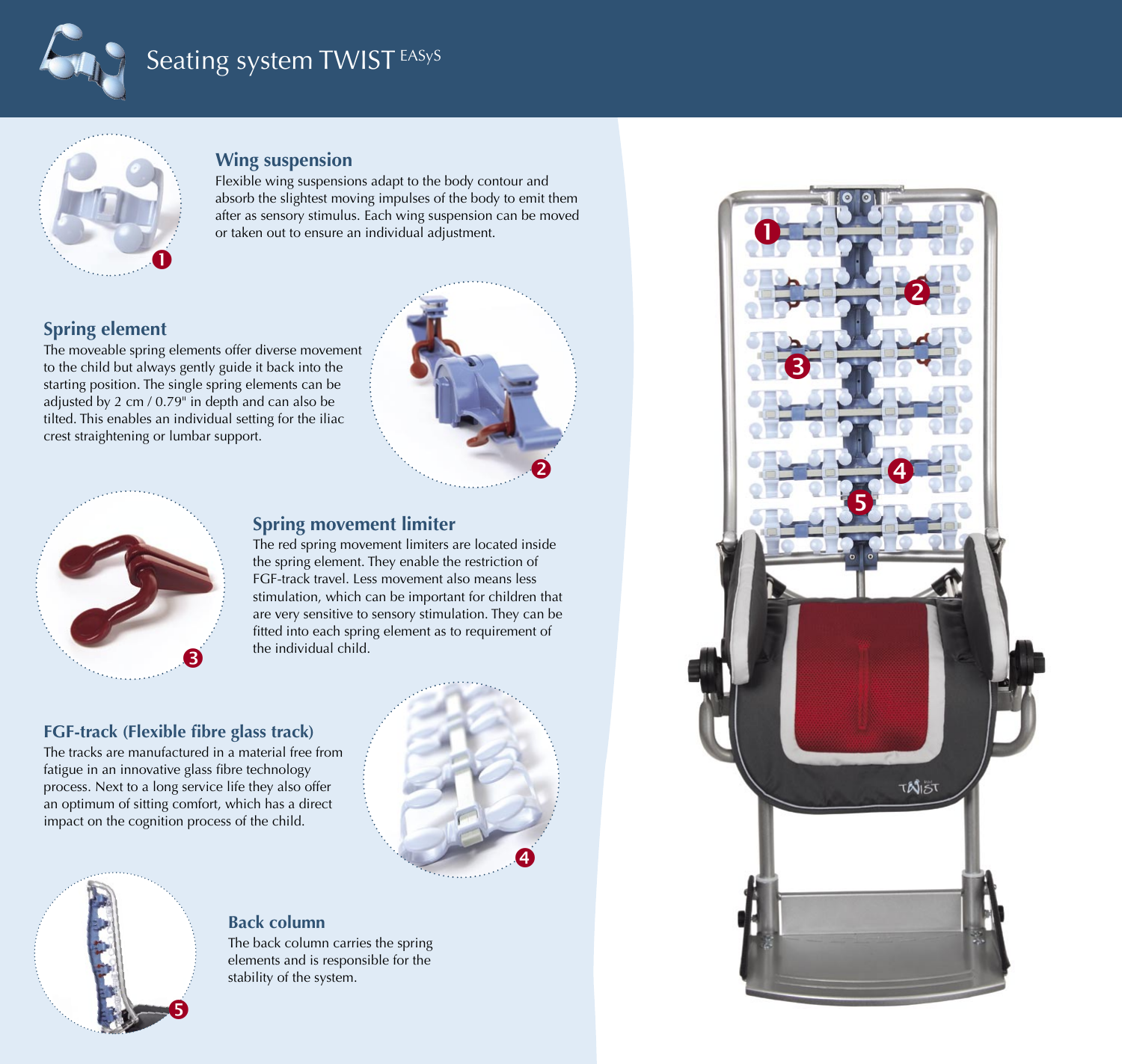

# TAIST

... is a perceptual concept for dynamic seating, which is based on the active principle of Micro-Stimulation®. It is designed to assist and support the child's development of spatial awareness.

The flexible spring elements and wing suspensions of the seat, activate and **support the individual movement**  of the child and therefore help improve their cognitive and emotional development.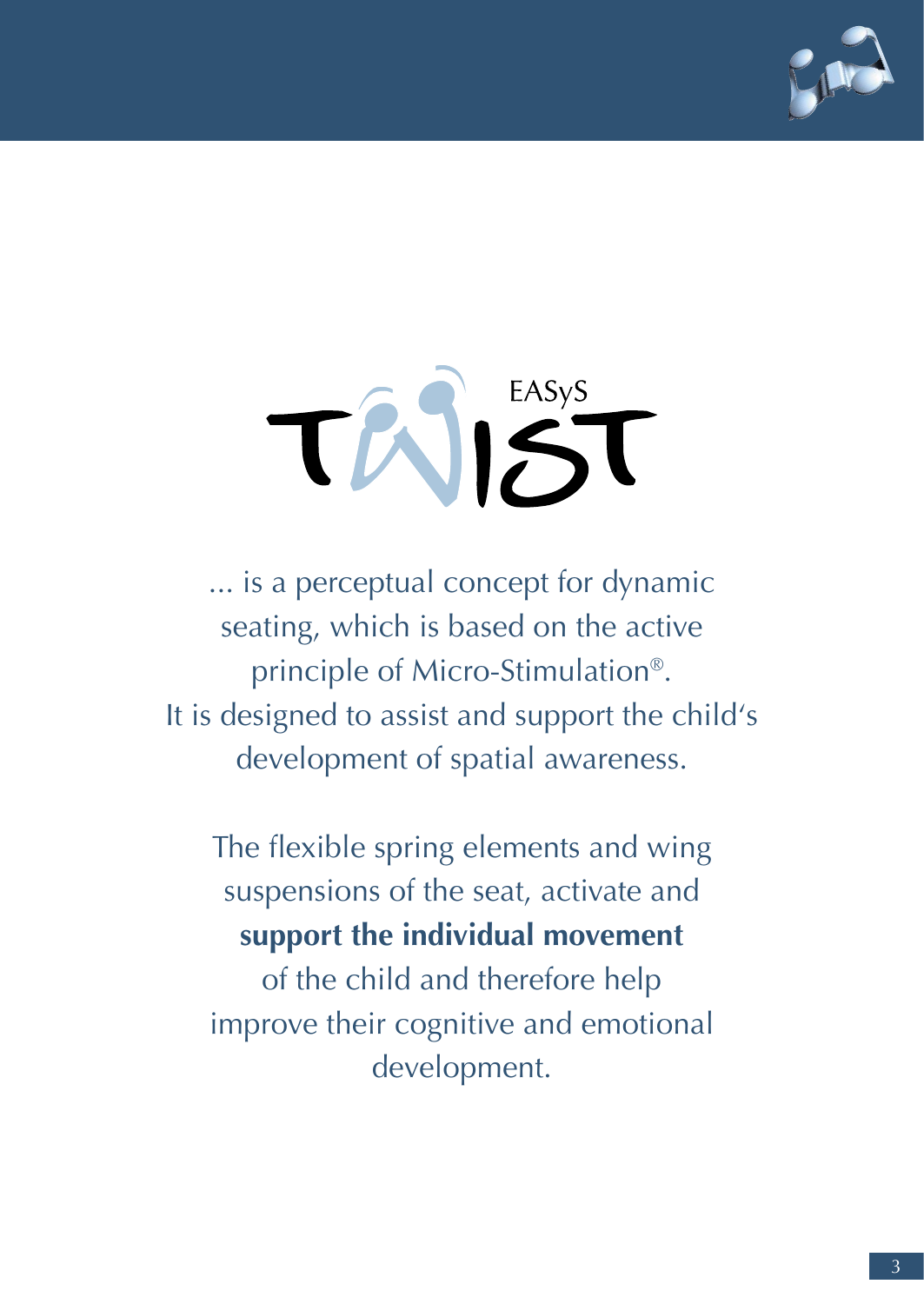

# Work principles MiS Micro-Stimulation® when sitting down



**Movement is a basis need for every child such is love, care and tribute.**

#### **Work principle of impulse processing**

Dr. h.c. Berta Bobath and Dr. Karel Bobath already discovered that movement, posture and other activities of the body are dependent on external stimulation. A sensory impulse of any kind is assimilated by the human body as a kind of input.

After reception this impulse is converted and processed to exit, so called output. This output expresses itself in a particular movement, a posture or even a noise or specific words.

#### **People are dependent on impulses from their environment to interact with it!**

Without cognition, there is no movement – and without movement, there is no directed, arbitrarily communication or interaction with the environment and other people:



#### **Sketch – Work principle of the impulse processing**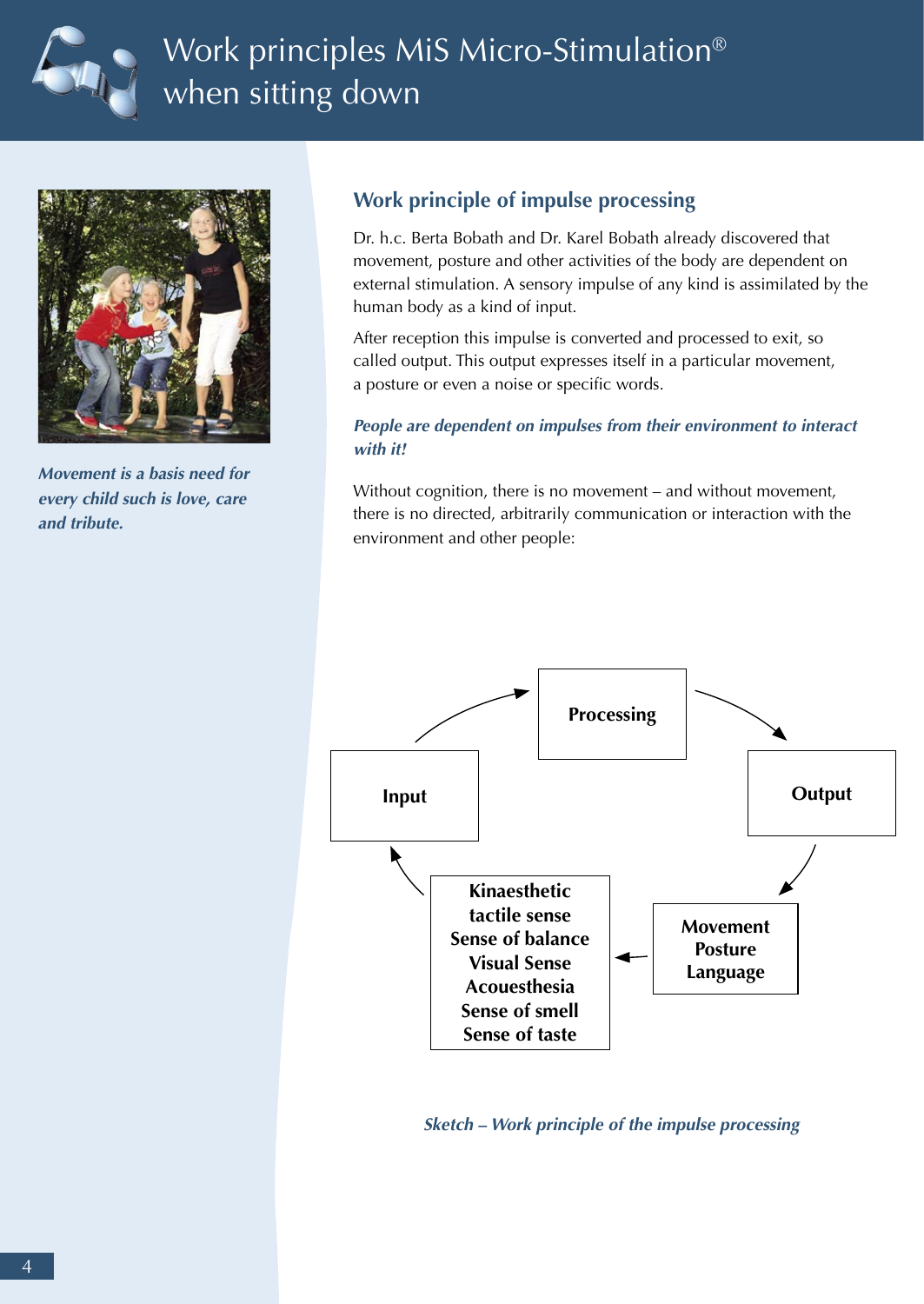

#### **The basic principle of the TWIST EASyS perception seat is to give the children a sensory impulse with help of the MiS wing suspensions.**

The system absorbs the slightest movements of the body and emits them elsewhere through an impulse.

This is how on the one hand an impulse-reaction-chain is started and on the other hand movement is possible without loss of stability.

Seating system TWIST EASyS





TWIST EASyS spring element



**We all know about the concurrent relaxing and activating effect of sensory stimulation.**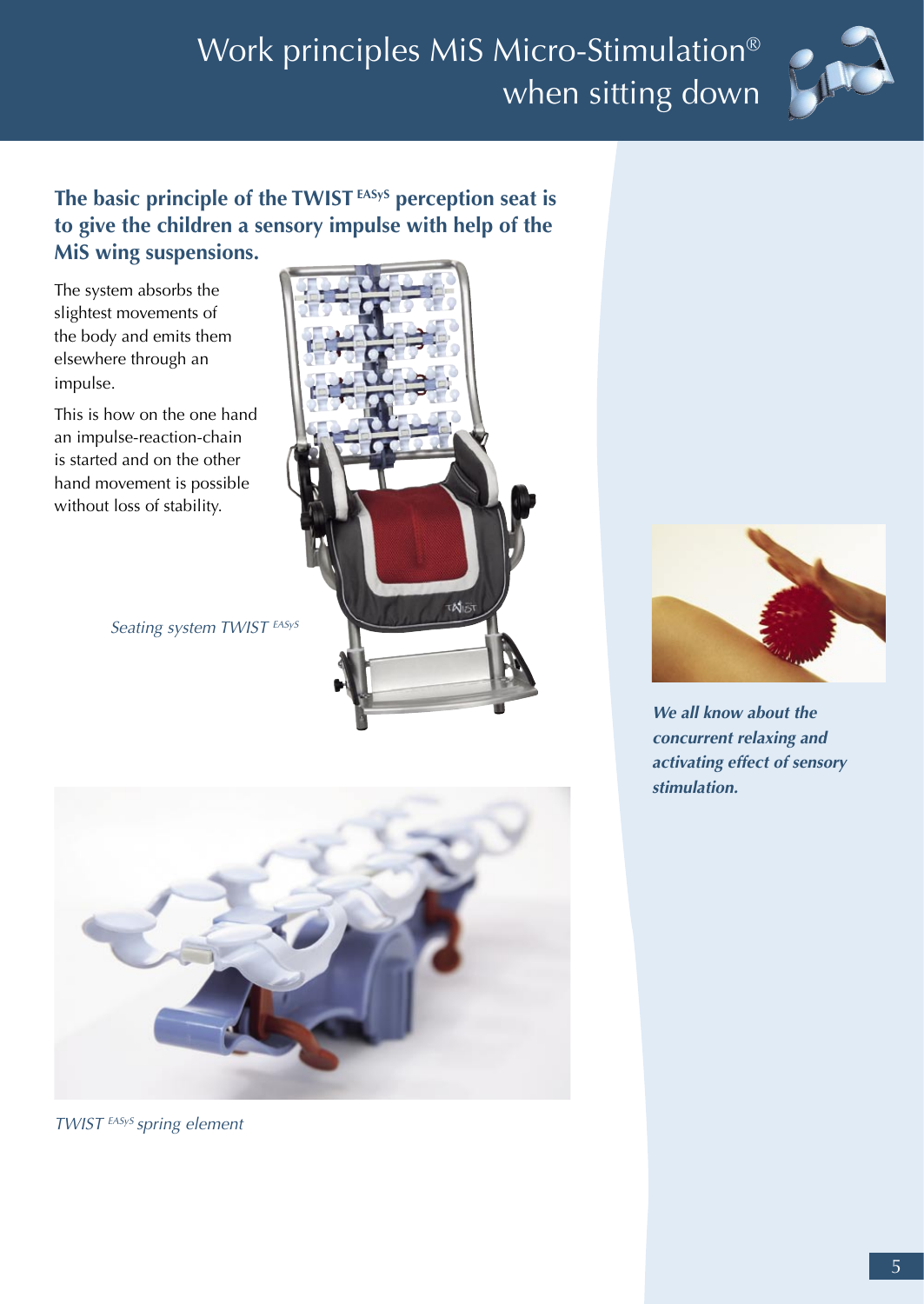



**"Vita motu consat"**

**"Life consists in movement."**  (Aristoteles)

#### **TWIST EASyS activates the children again and again to carry out little micro movements.**

These movements are tolerated by the seat unit without taking away the safety of a supporting seat unit.

The human organism possesses a sophisticated protection system, which prevents him from overloading single muscles or muscle groups partially.

We recognise this e.g. when changing from one leg to the other to spread our weight when standing up without being aware of it.

With children this "urge of movement" is even more distinctive. They need the constant change of muscular tension and relaxation in order to develop body, mind and soul harmonically.



Children with disabilities are just as much dependent on their experience with movements as healthy children. Quite often the only difference is that they need a little more support to sit up straight!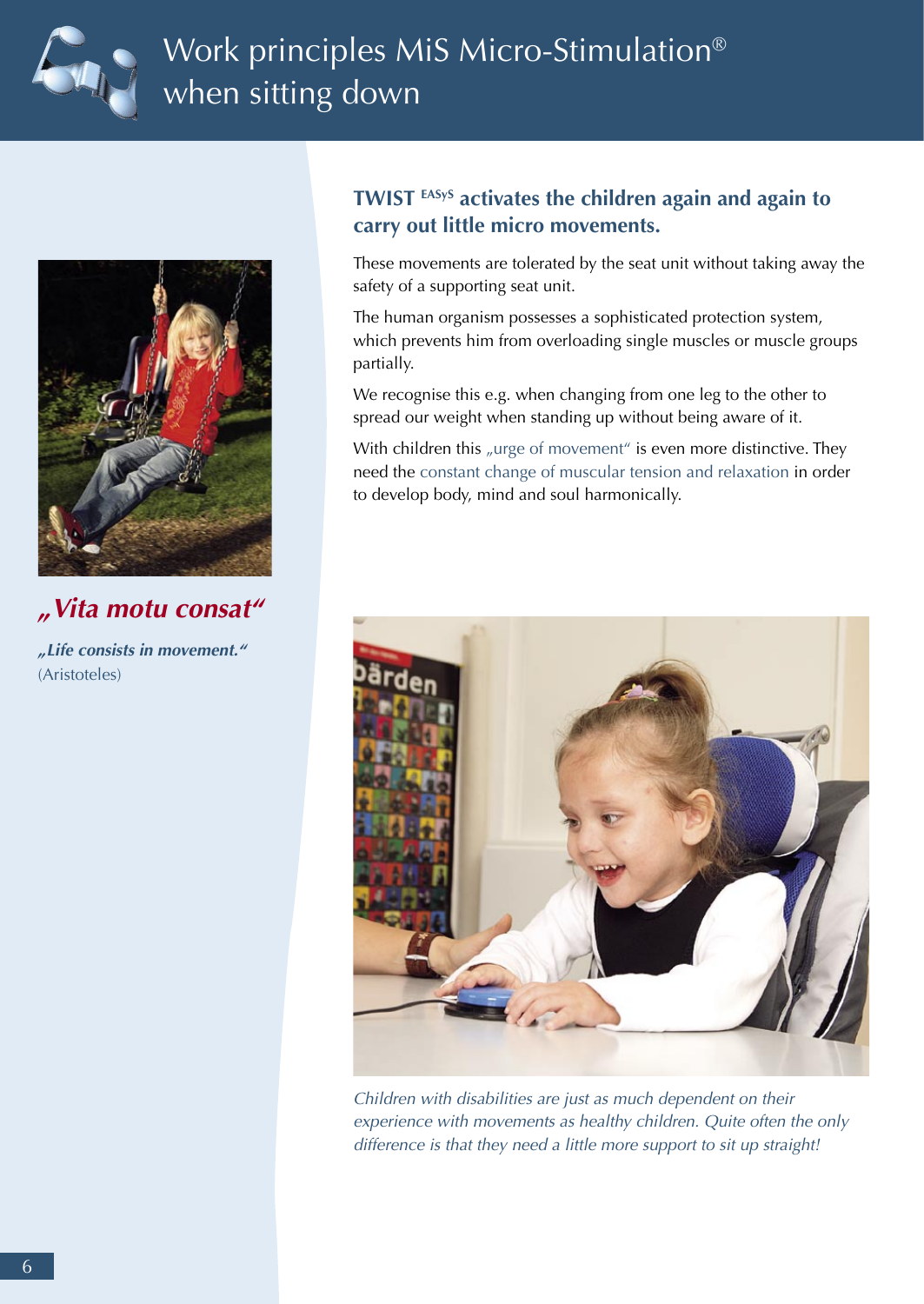# Case study





### **Argentina**

**Age: 3 years Diagnosis: cerebral moving malfunction with significant torso hypotony and heavy amplyopia**

#### **In the seat bucket:**

- **-** Without butterfly / chest harness Argentina moves her upper part of the body forward and displays a big arched kyphosis of the spine.
- **-** The lateral trunk supports restrict her moving abilities and ensure a symmetric seating position. Because of the belt thickness the moving facilities with the arms are limited.
- **-** To straighten up Argentina is constantly dependent on the inflexible butterfly / chest harness belt.
- **-** When fastened with a butterfly / chest harness there is hardly any head control. The head tilts to the front or to the side.

#### **In the TWIST EASyS seat unit:**

- Argentina is looking for contact to the back area which encourages her to straighten up self-employed. Through the active straightening in the torso her head control is more stable and the field of vision increases.
- The impulse generators on the sides of the torso are point-shaped and small which does not restrict the arms in their moving facilities. When moving the arms, the impulse generators adapt to this movement but also calmly guide her back into the symmetrical starting position.
- When she becomes tired, the flexible butterfly / chest harness belt helps her to sit. The moving facilities are not completely limited when belted up.
- Argentina seems more content and comfortable.







#### **EXPERTS VIEW:**

**"When Argentina is motivated and active, she can at times contribute towards keeping the stability of the body. It is good to have a device that supports her in active as well as in recovery periods and which is flexible to adapt to the specific movements of the body".**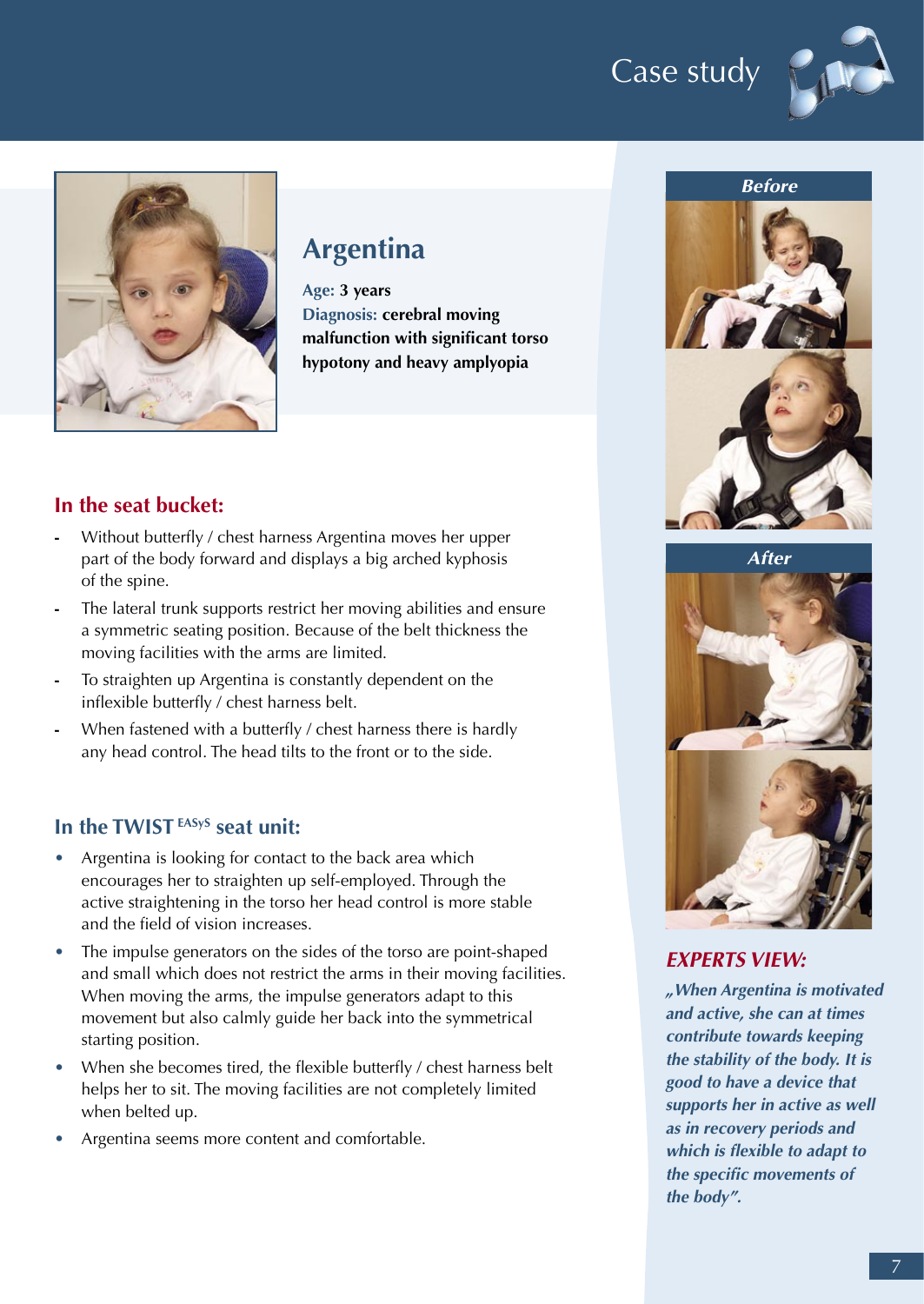

# WIST EASyS Impulse generators



**RECOMMENDATION:**

**The more support the child needs the higher the impulse generators should be adjusted to the torso. However, there have to be at least 2 fingers space under the armpits to prevent pressure on important vasculars and nerves.**

**MiS Micro-Stimulation® for sitting wants to help children with special needs to stabilise without loosing all moving facilities.** 

#### **TWIST EASyS Impulse generators**



The round TWIST<sup>EASyS</sup> impulse generators are sitting closely on the sides of the child's torso. The support joins two glass fibre profiles together and makes the system a little bit stiffer to offer more support in areas of need.

The height of the impulse generators can be adjusted in 1.5 cm / 0.59" steps to the anatomy of the child.

The child can easily move out of the symmetry with the impulse generator but will always be gently guided back into the starting position. The wing suspensions of the impulse generators supply additional sensory stimulation for a better body recognition.

#### **Advantages of the TWIST EASyS impulse generators**

- **•** Allow freedom of movement and at the same time provide stability
- **•** Generate sensory stimulation at the child's torso
- **•** Adjustable in height and width for the individual user
- **•** Ensure that the muscle activity of the child is not totally taken away
- **•** Due to the airy design there are no distracting rough edges
- **•** Can be removed or clipped on as to requirement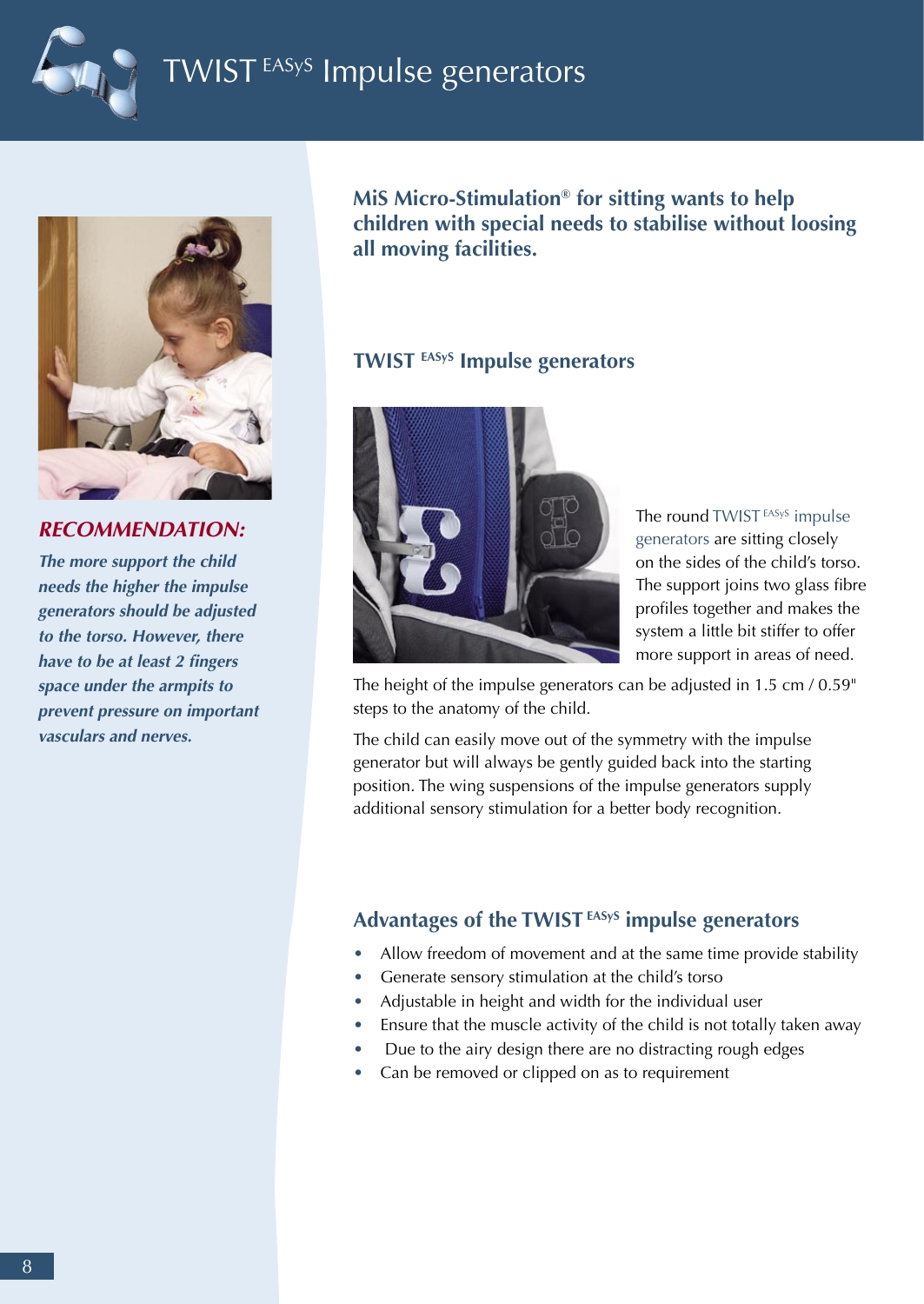# Flexible TWIST EASyS belts



**Inflexible belts should be applied only in rigid seating systems. To support the MiS Micro-Stimulation® all positioning components should be as flexible as possible.** 

#### **Flexible TWIST EASyS belts**



With a flexible, microstimulating back system it makes sense to combine it also with a flexible belt system.

In the pelvis area however firm support is essential as especially children with spastic moving

patterns have to be positioned in this area with considerable resistance.

The upper part of the body however can easily move in the TWIST EASyS perception seat with MiS wing suspensions and especially this characteristic should be implemented in a belt system for the upper part of the body. We recommend an butterfly / chest harness belt made from neoprene. This helps the children to straighten up but still allows freedom of movement.

#### **Advantages of the flexible TWIST EASyS belts:**

- Adapt well to the child's body shape
- In general they are more breathable
- Haptic feeling is better
- React to the slightest movements of the child





**RECOMMENDATION:**

**Especially with fine motoric activities the torso support can be very important for a child in order to become active with the arms and hands. Dynamic belts offer this stability without taking the flexibility of the system away.**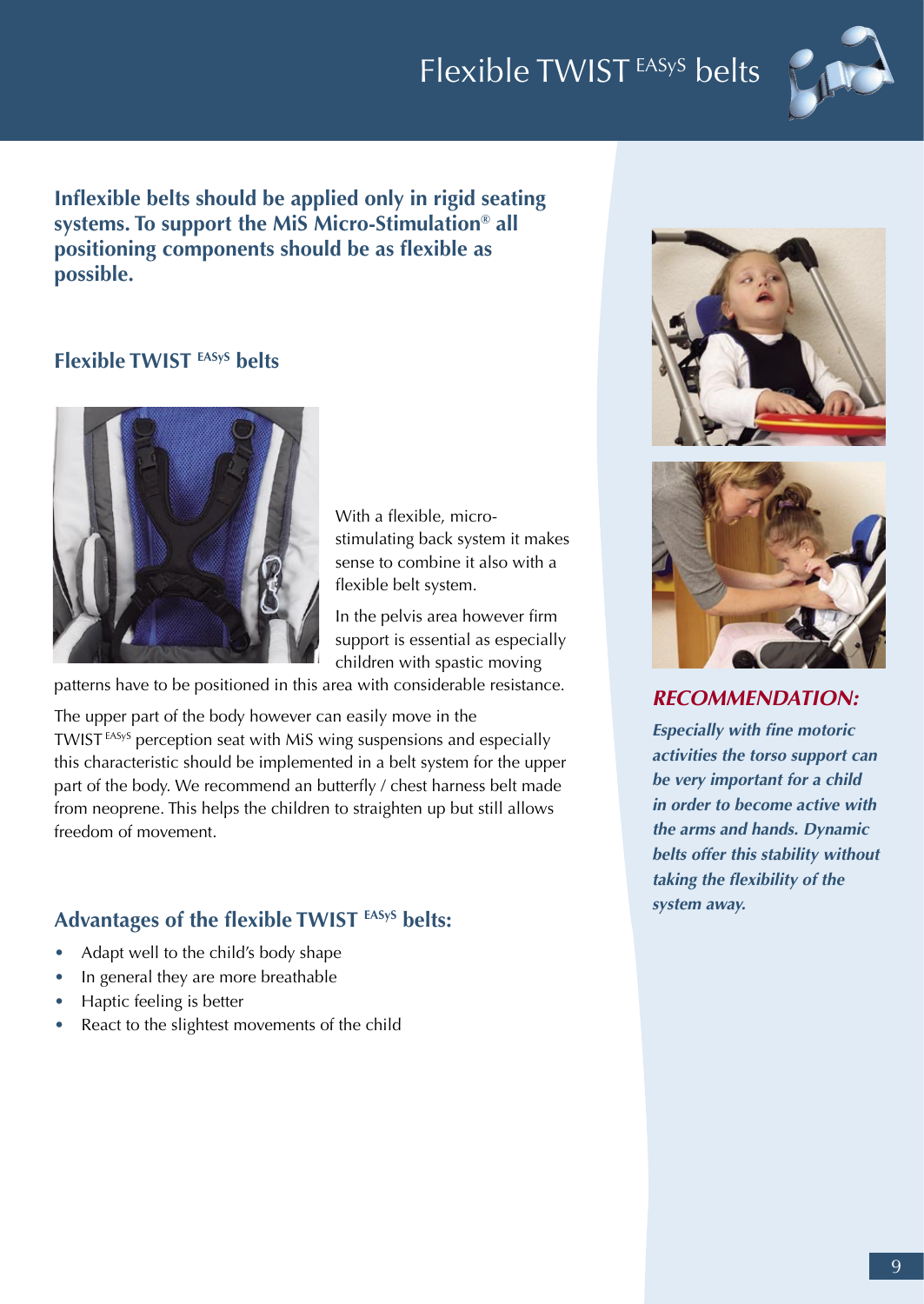

#### **RECOMMENDATION:**

**A basic principle in the health care for children should be: "Children receive as much sitting support as necessary but as little as possible!"**

**This means the provision should be carried out according to the "Bottom-Up-Idea", rather than**  the "Top-Down"!

#### **Recommendations for positioning in a TWIST EASyS perception seat:**

The TWIST<sup>EASyS</sup> perception seat is characterised by a flexible back system and a firm seating area. The open design of the back system makes it possible to monitor and examine the posture of the child during positioning. This is a precondition to adjust the system to each child individually.

#### **General requirements:**

- The child needs a firm foot and seat basis as a stable underlay in order to straighten up.
- **2** In the area of the torso movement has to be possible. This means that the child's feet have to stand up firmly on the footplate. They are the basis of stability.
- A stable underlay is necessary to create a type of bracing for all moving parts of the body.
- **4** Based on that the pelvis has to be positioned on the seating area. An upright pelvis position is crucial for an easy straightening of the spine.



 $(1 to 3)$ 



(4)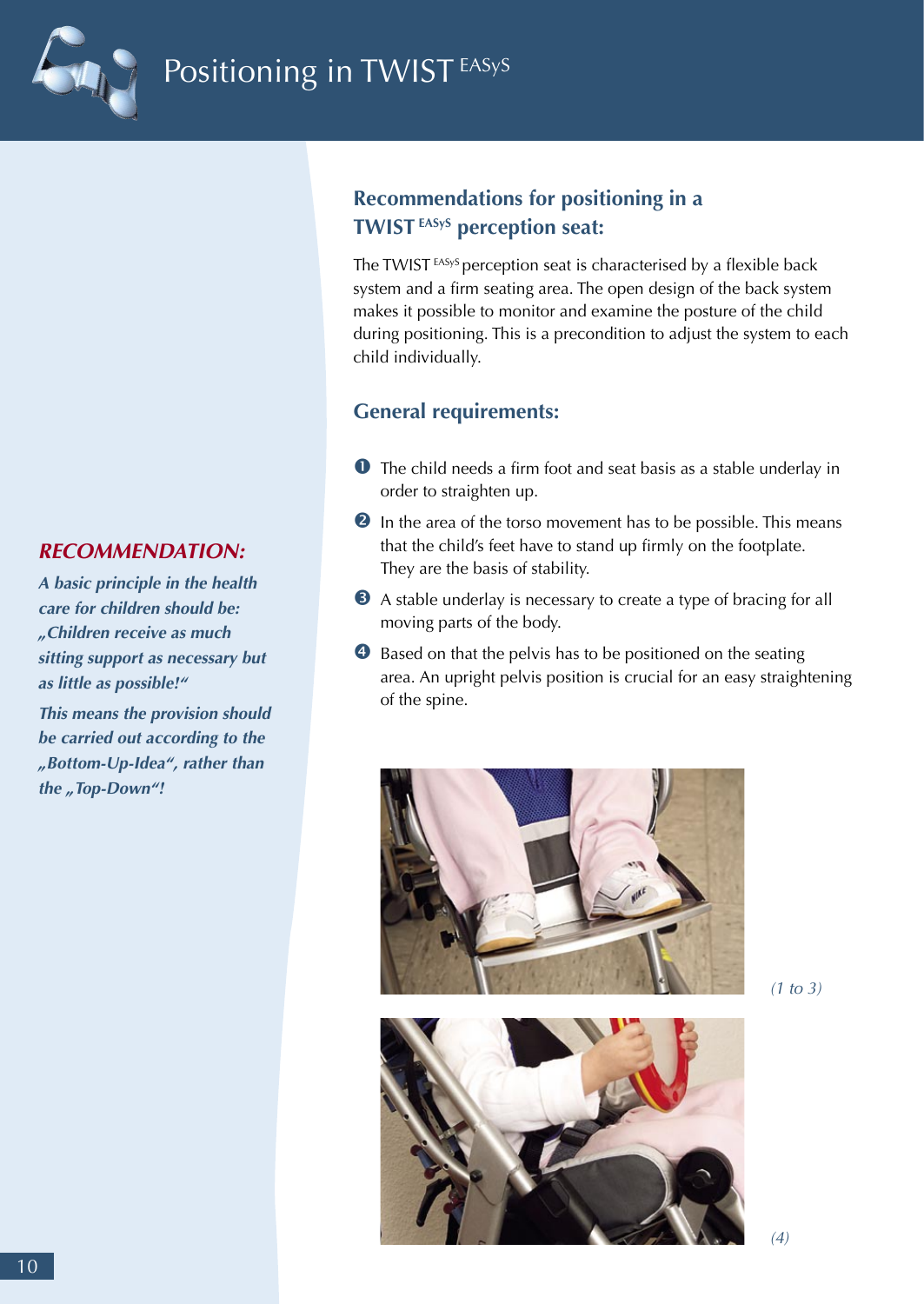# Positioning in TWIST EASyS



#### What is special about the TWIST EASyS perception seat:

- **O** The spring elements affect the positioning in the pelvis as well as in the whole back area without resulting in a complete stiffness.
- **2** The bottom spring element can be used to support an iliac crest straightening. The upper elements can constitutively be adjusted to the shape of the spine, and by that they support the lumbar spine area. Slightest movements from this individual position for the child are possible but it will always be gently guided back in the starting position.



(1)



#### **RECOMMENDATION:**

**With help of the open design of the back system the posture of the child can be thoroughly monitored and examined during setting.**

**The cover with interlaced distance yarns as well as the design of the back unit ensure very good breathability.**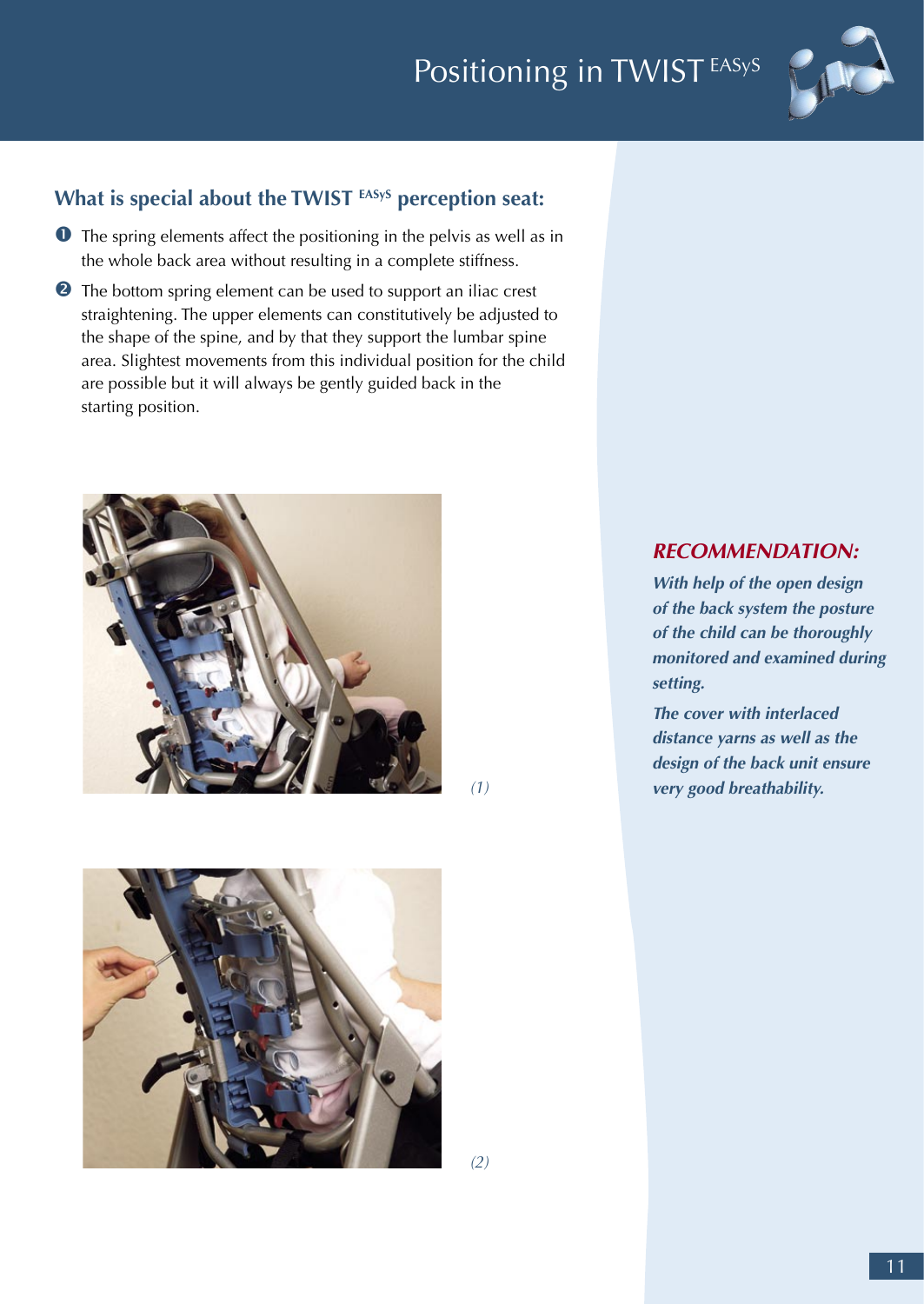

# Adjustment TWIST<sup>EASyS</sup>



**Second step**



**Third step**



#### **IMPORTANT:**

**It is essential that the testing is carried out by trained personnel (therapists, doctors, e.g.) who know the child and are able to assess it.**

#### **First step**

First the footrest, seat depth and seat width have to be adjusted. In this way a good starting position can be achieved from which further individual settings can be carried out.

#### **Second step**

A suitable hip angle has to be set. Afterwards, the back height can be adjusted. It is possible that for this setting a complete spring element (FGF-track) has to be removed.

In order to do this, please remove the element completely with help of the big screw positioned in the middle of the back part.

The headrest can now be set ergonomically to the correct height.

#### **Third step**

The single elements can now be adjusted according to the individual needs of the child. To do this, it is best to work from bottom to top. The bottom spring element can if required set in depth to support the iliac crest of the child.

(**Attention:** In this case it is advisable to work with a Tuber-adaptor in order to position and hold the ischium hunch!)

Furthermore please check whether an adaptor or support is necessary in the lumbar area. It is important to examine whether the spine of the child is flexible at all in this area. Otherwise, a lumbar support can be counterproductive.

#### **Fourth step**

If accessories are required, these parts can now be attached.

**E.g. the TWIST EASyS impulse generators:** To start with, the supports are positioned roughly between two profiles. The finer height adjustment is carried out after, by punching the carriers to which the impulse generators are being attached. When the adjustment is completed the cover can be put over the back part.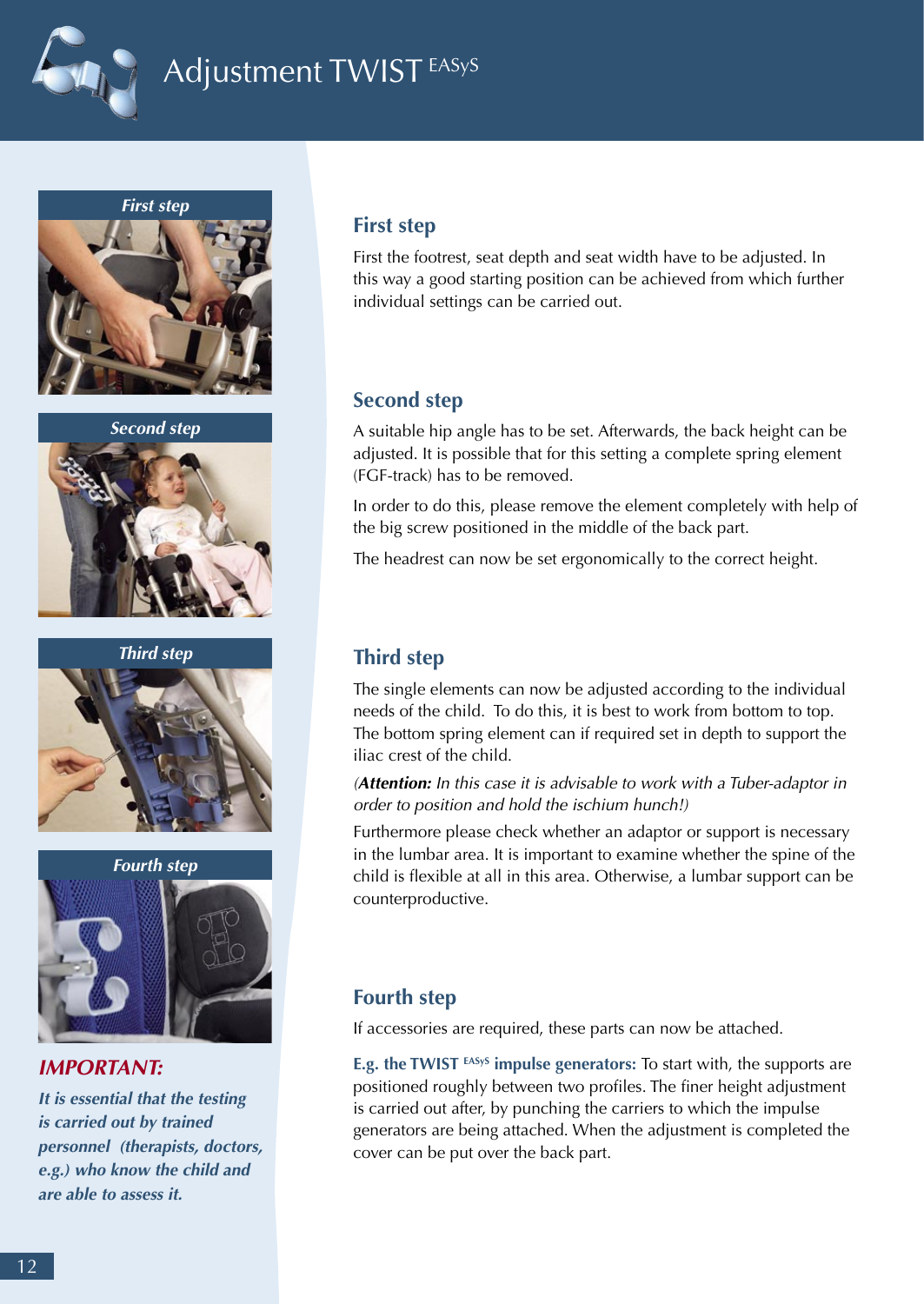

Every person and especially children have a basic need of cognition, movement and communication.



... is a perceptual concept for dynamic seating, which is based on the active principle of Micro-Stimulation®.



TWIST EASyS with J chassis



TWIST EASyS with Q chassis



with Z underframe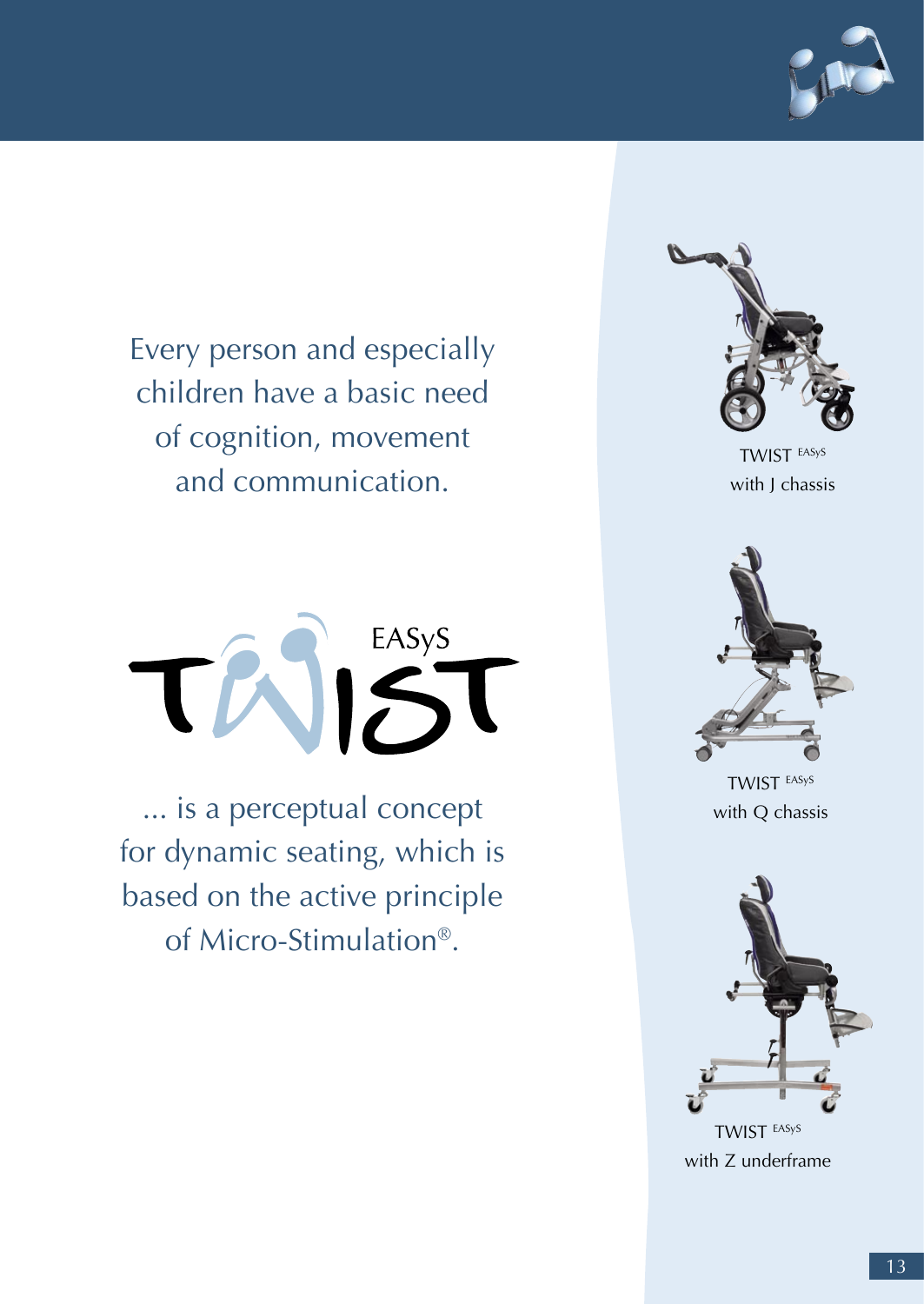

## **We would like to thank the Parent-Child-Group of the Heinrich-Piepmeyer-Haus in Münster**



# **Parent-Child-Group**

The Heinrich-Piepmeyer-Haus offers parents with their disabled children or children in danger of disability about 12 courses a year for a duration of 3 weeks each. The courses are laid out for six children and one parent (father or mother) as in-patient diagnostic therapeutical Rehab scheme.

The therapy concepts are based and developed on a holistic diagnostic in order to support the children in their individual development. Parents will be shown options to relief the strain with the daily life routine.

Mobile resources and appliances for all areas of the daily life can be intensely tested. The liaison with the treating therapists and pedagogues in the hometown of the children is important. Work fields of the rehabilitation are physiotherapy, occupational therapy, logopedics, therapeutic pedagogy and social pedagogy as well as additional offers for parents.

At the beginning of the course, the diagnostic is carried out and discussed with the parents in order to decide how the child has to be attended to therapeutically during the course.

The therapies are orientated at the state of development of the child and at the needs of the family. The ambulant supervising specialists of therapy and pedagogy in the hometown are contacted by telephone during the course for a professional exchange. Prof. Dr. em. Dietrich Palm is responsible for the medical supervision. He deals with neurological and general queries regarding children.

All children are also examined by Dr. Ulrich Hafkemeyer, Orthopedist and Physiotherapist. In emergencies and for conciliar examinations the institutes of the nearby university hospitals can be consulted.



Hüfferstraße 41 · D - 48149 Münster · Germany Phone: +49 (0) 251 / 98102-29 · Fax: +49 (0) 251 / 98102-31 E-Mail: eltern-kind-kurs@heinrich-piepmeyer-haus.de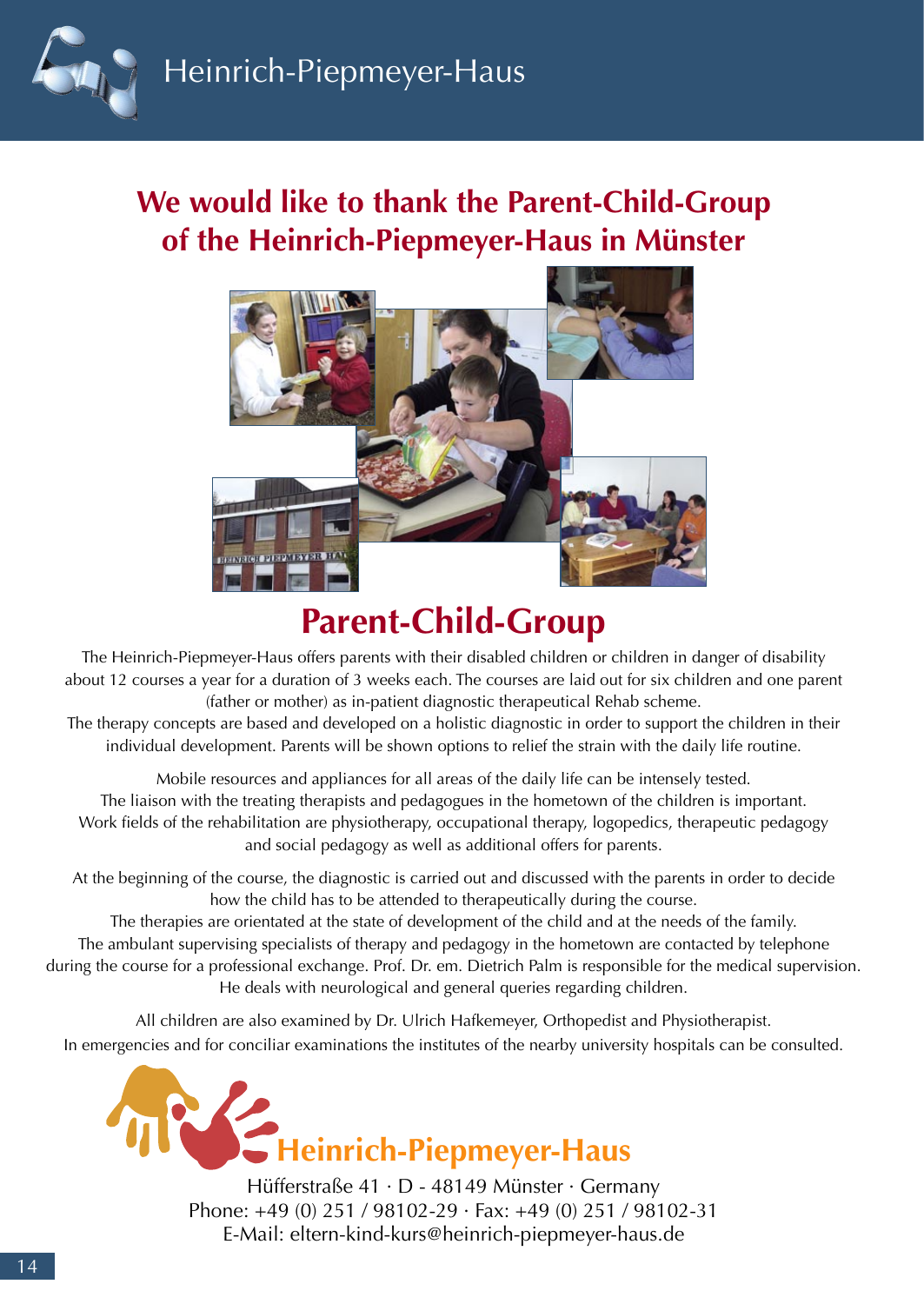



Germany www.thomashilfen.com

#### **Scientific consultation:**





Kathrin Brinks, Leader IGAP Reha for Children Stader Str. 8 D - 27432 Bremervörde Germany www.igap.de

#### **Design & conceptual support:**

Cornelia Jens Monika Zupke

#### **We would like to thank:**

the Heinrich-Piepmeyer-Haus in Münster for the friendly support and help

#### **Sources:**

"Ergonomie - Sitzen im Rollstuhl" Bengt Engström 2001

"Die segmentale Stabilisierung der Lendenwirbelsäule"

Matthias Fenske, Zeitschrift für Physiotherapie 1/ 2007

"Flügel und Wurzeln, Persistiernede Restreaktionen frühkindlicher Reflexe und ihre Auswirkungen auf Lernen und Verhalten"

Dorothea Beigl, 2003